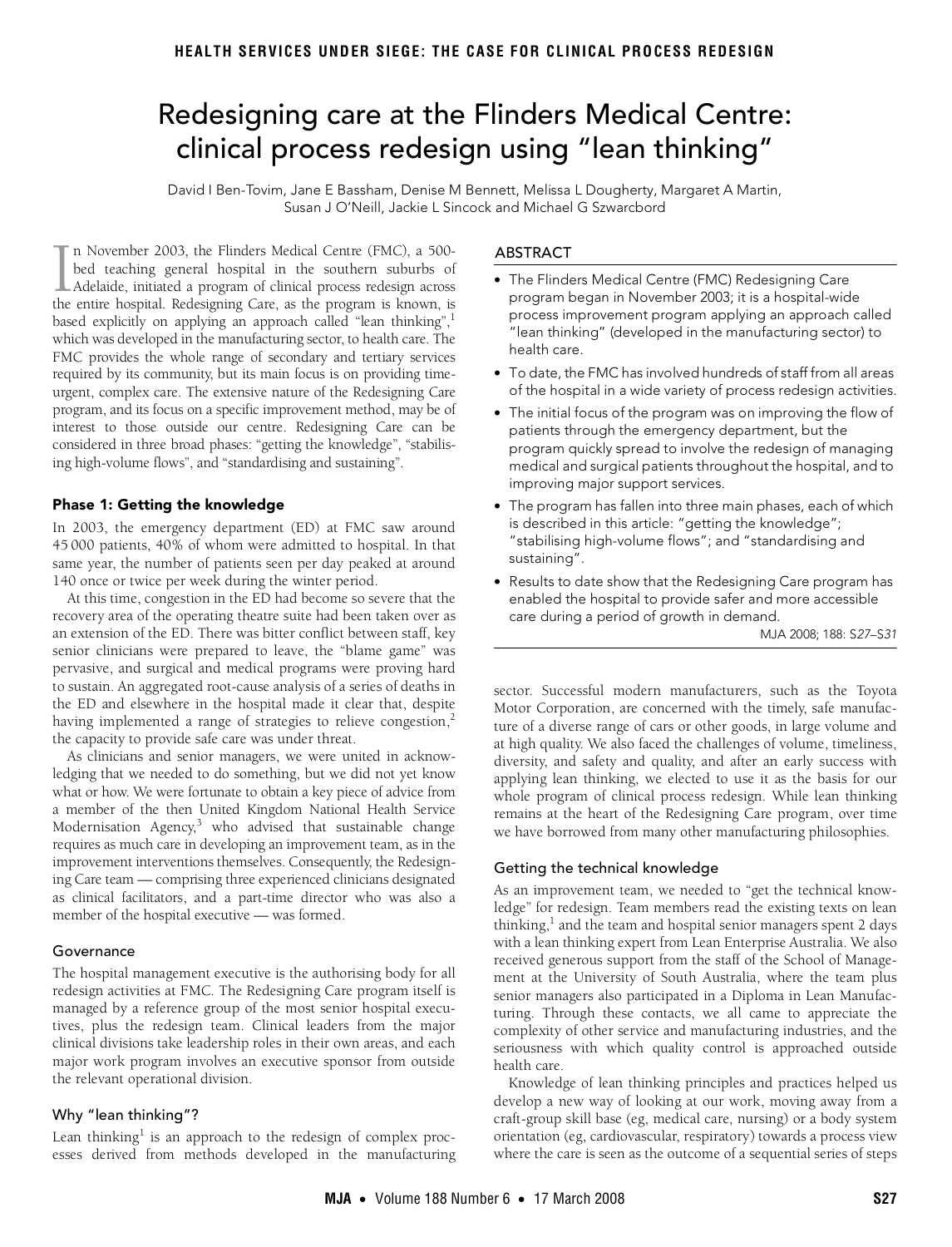#### <span id="page-1-0"></span>1 Process redesign with the use of lean thinking

The basics of process improvement through lean thinking include:

- being clear about what it is that you "make" at the step or stages in which you are involved
- identifying who your customers are who uses what you make, and what they value
- identifying activity families or patient-care families and their value streams
- improving flow
- identifying and reducing waste
- moving from "push" to "pull" processes
- acknowledging that process improvement must be continuous ◆

through a sectional and hierarchically organised institution or service (see illustration on *page S14*)[.4](#page-4-4)

Lean thinking principles need to be adapted to the specifics of health care,<sup>[5](#page-4-6)</sup> but adaptation is necessary for every setting in which lean thinking is applied, and the basics of process improvement are as appropriate for health care as they are for other service and manufacturing industries ([Box 1\)](#page-1-0).

From the outset, we realised that the Redesigning Care program was a change management process. Putting lean thinking into a broader change management context provided us with our overall redesign method [\(Box 2](#page-1-1)).

The Redesigning Care facilitators have developed substantial knowledge about process redesign. They begin a program of work by working with the senior staff involved to determine the scope of that piece of work: what is being "made" (is it a clinical service, a document, a report, or what?); where the process begins and ends; who uses what is being made overall, and at each step; and what do these "customers" value? There are two kinds of customers for a process at FMC: the patients for whom the care is provided, and the staff member or staff group next in line in the care process.

The facilitators then bring multidisciplinary groups of frontline staff together to diagnose process problems using mapping and staff "tag-alongs", documenting actual practice (*page S14*).[4](#page-4-4) Those

<span id="page-1-1"></span>

same groups identify opportunities for redesign and make the necessary changes by means of a series of plan-do-study-act cycles<sup>[6](#page-4-5)</sup> [\(Box 2](#page-1-1)), each of which is evaluated according to relevant measures identified in the diagnostic phase. The key measurement issue is: how can we tell if what we have done has made things any better? As far as possible, the processes and outcomes measured need to be important to both the patients cared for by the institution and the practitioners. Separate measures may be required to capture these different concerns.

Progress can be made quickly in some programs of work. The initial change to the flows within our ED were planned and executed within weeks. Other programs, such as the redesign of the flows of medical inpatients admitted as emergency cases, take concerted efforts over long periods. Complex areas of work are visited and revisited in a process of continuous improvement.

The facilitators also work on developing widespread understanding of lean thinking principles and practices. They communicate them in a variety of ways, including lean thinking education days for large numbers of staff, open staff meetings, newsletters and an intranet site.

## Phase 2: Stabilising-high volume flows

At the outset of the Redesigning Care program, we tried to improve the flow of patients presenting as emergency cases. We undertook a series of mapping sessions, looking at the hospital services in the greatest difficulty — the ED and adult medical and surgical inpatient services. By improving the flow of patients through these services, we aimed to improve safety, reduce congestion, and restore the integrity of our surgical program. The mappings brought together large numbers of staff from each service who plotted out the end-to-end journeys taken by typical patients.

## "Short" and "long" patient-care families

Patient-care families are groups of patients with a number of processing steps in common. A key lean thinking strategy is to look at the processing steps of patient-care families from end to end, to improve the sequencing of the processes involved. In lean thinking, those sequences of steps that add value or materially improve the care for patient-care families are called value streams.

The mapping revealed both problems and similarities across services. Time and again, clinicians differentiated groups of patients whose care was relatively straightforward and likely to be completed in a limited number of processing steps, from patients with more complex problems who will require more processing steps. We started to recognise that "short" and "long" constitute a basic method for identifying patient-care families and their end-toend value streams.

## Short patient-care families

Short patient-care families are those whose care involves a limited number of processing steps, most of which will be undertaken by clerical and nursing staff. This is not to downplay the skills of clinicians, but the clerical and nursing elements in the journeys of short patient-care families are not only numerically the most frequent, but are also surprisingly similar, even when the clinical specifics differ widely.

Short care requires concentrated and focused effort to complete all the necessary processing steps related to admission, assessment, treatment and discharge in a timely manner. Our experience is that this is best managed by enabling nursing and clerical staff to focus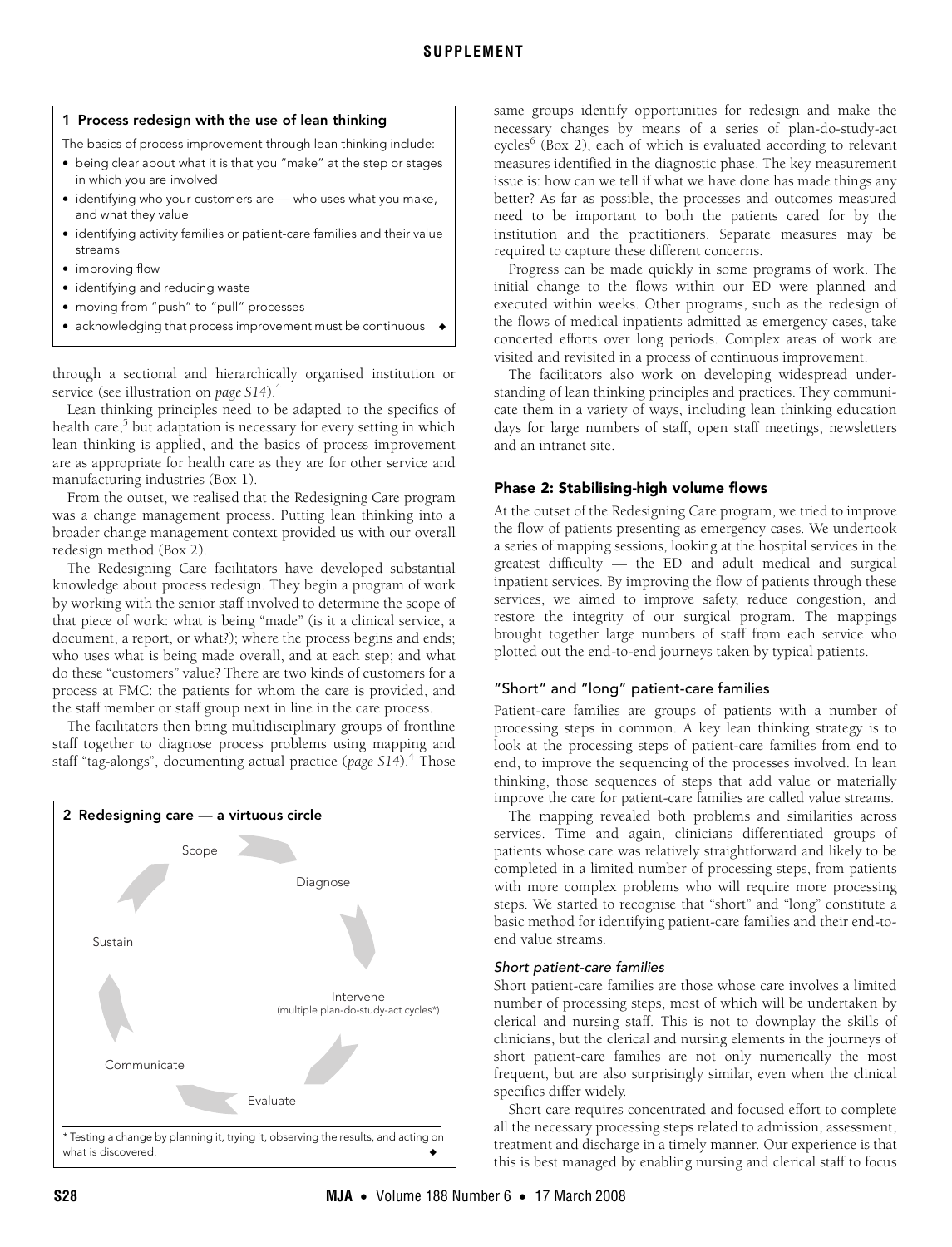<span id="page-2-0"></span>

on that type of work without trying to juggle the continuing demands of patients requiring longer care.

Early interventions at FMC streamed all ED patients into either a short-care (likely to be discharged) stream, or a longer-care (likely to be admitted) stream.<sup>[7](#page-4-7)</sup> This was followed by the development of a short-stay (less than 72 hours) medical/surgical emergency inpatient ward within the body of the hospital.<sup>8</sup> Patients continue to be discharged in a timely manner from that ward no matter how congested the rest of the hospital becomes, thus aiding patient flows. Indeed, at times, up to a quarter of all adult inpatient emergency admissions are managed through this one ward of 26 beds.

## Long patient-care families

Hospitals such as FMC need to be able to provide for the care needs of patients with severe, complex or multidimensional problems. Rather than trying to improve the specific treatment protocols for these long patient-care families, we began with programs of work on two common elements of long processing: medical "take" and bed management. Medical take refers to the process whereby medical teams are rostered to take all emergency admissions of designated types over a "take" period, with a new team taking over at the end of the take period, be it 24 hours, 48 hours or longer. The take team then continues the care of patients who are not referred onward to specific specialty groups.

## Dismantling "take", and "pull" rather than "push" bed management

An important goal of the long patient-care family teams was to minimise the time patients spend as outliers in wards other than the home ward of the treatment team. A multiyear, multigroup program balancing workloads and bed capacities between highly specialist and generalist medical teams set the scene for a major practice change — dismantling the existing medical take system (in which hospital teams are rostered to take what may be large numbers of unplanned arrivals and process those patients).

In a busy hospital, take is a source of substantial day-by-day variability in the number of patients cared for by each team. The new system involves patients either being allocated directly to a highly specialised unit, or, if a period of further clinical "sorting" is

required over and above that undertaken in the ED, patients are referred to an acute medical assessment unit for the first 12 hours of their care. From there, medical emergency patients in long patient-care families are assigned to home teams at a consultantled team meeting every morning, where allocations are balanced so as to keep numbers relatively even between teams.

These changes have gone hand-in-hand with a change to the bed management system. The change involved moving away from a central bed manager "pushing" patients into any available bed to instead functioning as a facilitator to help wards develop a structured process to "pull". Thus, ward staff pull or find those patients from settings such as the acute medical assessment unit, the ED and high-dependency areas who best fit their ward care profiles, and move them expeditiously into their wards. The overall outcomes for the amount of time patients spent as "ward outliers" is shown in [Box 3](#page-2-0).

#### Other interventions

A lengthy program rebalancing surgical waiting list structures, together with improved access to a small number of overnight-stay beds, enabled our surgical elective program to be restored to near full function. This strategy was aided by the enthusiastic uptake of clinical practice improvement initiatives throughout the surgical services, and this enthusiasm then spreading within the hospital. Detailed programs of redesign in important support areas such as pharmacy and central sterile supply were also undertaken during this period.

## Phase 3: Standardising and sustaining

With a well conducted diagnostic phase and frontline participation, new ways to improve clinical processes readily emerge. Sustaining changes and making them "the way that is done around here" is a continual challenge. The key to this task seems to be creating standardised processes. This has always been challenging in health care where autonomy is held dear, but lean thinking is concerned with standardising processing sequences, not with changing the conduct of care itself. Once the best, most efficient and most effective way of undertaking a process has been devel-oped and agreed on, it should become "standard work".<sup>[1](#page-4-0)</sup> This standard work is developed and continually improved by the people who do the work. Examples from two different areas illustrate this process.

## 5S

Hospitals, as workplaces, are often disorganised. People spend long periods of time just looking for things. Workplace organisation is a key feature of many lean thinking practices. It is reified

## <span id="page-2-1"></span>4 Time spent in the emergency department for all patients, discharged patients and admitted patients, Flinders Medical Centre, 2002–2006

| Financial<br>year | Mean overall time (h) |                                                    |     |  |  |
|-------------------|-----------------------|----------------------------------------------------|-----|--|--|
|                   |                       | All patients Discharged patients Admitted patients |     |  |  |
| $2002 - 03$       | 5.4                   | 37                                                 | 8.3 |  |  |
| $2003 - 04$       | 5.3                   | 3.5                                                | 8.2 |  |  |
| $2004 - 05$       | 4.9                   | 3.4                                                | 7.3 |  |  |
| 2005-06           | 4.8                   | 34                                                 | 7 O |  |  |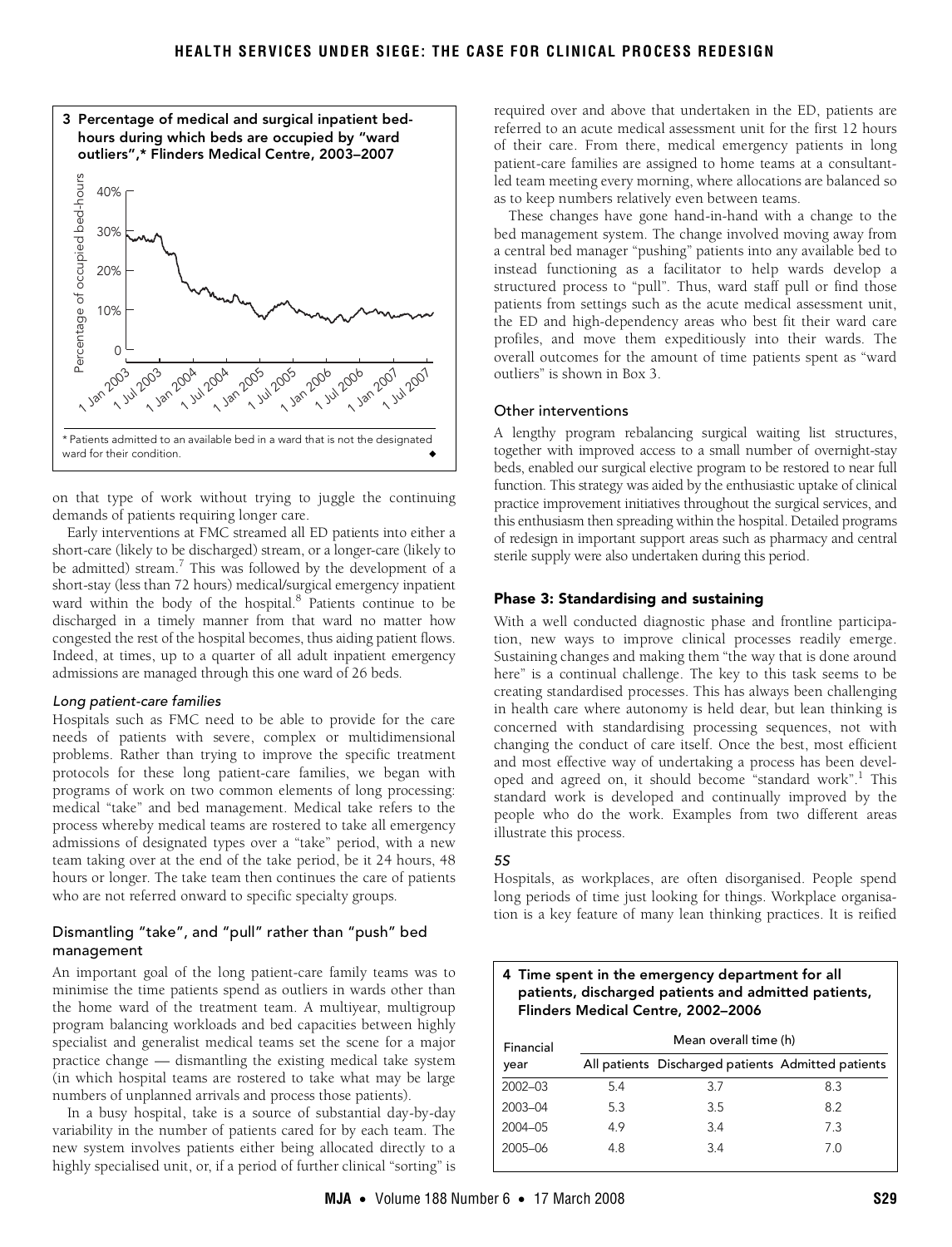<span id="page-3-0"></span>5 Percentages of all emergency department patients whose treatment was commenced in compliance with protocols for their triage categories, Flinders Medical Centre, 2002–2006

|                | Triage categories |     |     |     |     |  |
|----------------|-------------------|-----|-----|-----|-----|--|
| Financial year |                   | 2   | 3   | 4   | 5   |  |
| $2002 - 03$    | 100%              | 75% | 63% | 59% | 74% |  |
| $2003 - 04$    | 100%              | 70% | 58% | 66% | 89% |  |
| $2004 - 05$    | 100%              | 68% | 59% | 72% | 93% |  |
| 2005-06        | 100%              | 69% | 63% | 74% | 90% |  |
|                |                   |     |     |     |     |  |

under the rubric 5S (Sort, Set in order, Shine, Standardise and Sustain), $9$  which designates a set sequence of actions.

When redesigning the provision of discharge medication, it became clear how much time rotating and relieving staff spent in the ward medication storage areas just looking for medications. In response to this, a standardised medication storage and labelling process was developed by a multidisciplinary team. Teams of nurses from each ward then reviewed their medication cupboards, implemented the standard format and agreed how and by whom the improvement would be maintained. The process then became a standard part of daily ward work. Rotating and relieving staff in particular appreciate the time saved when moving from ward to ward.

Many different 5S programs are being implemented across FMC, from the ED to the operating theatres. The resulting easier working conditions are valued by all concerned.

#### Ward rounds and discharge summaries

Ward rounds are the key decision-making process in the medical day. A program of work has been undertaken to standardise the structure of ward rounds, especially those relevant to the care of patients with complex medical problems. The original aim was to improve the timing of decisions relating to discharge. This involved mapping out the daily processes for clinical teams, then obtaining agreement on new sequences. The new sequences involve protected time for junior staff to process and review

<span id="page-3-1"></span>

potentially dischargeable patients before the arrival of the consultant for the morning round, allowing the round to start with the potentially dischargeable patients. A further period of protected time for the junior medical staff later in the day allows administrative processes to be completed. Serendipitously, it was found that this dramatically improved the capacity to complete discharge summaries in a timely manner, and a major program of work was developed around this opportunity. Standardising aspects of the way junior and senior medical staff organise their day across the hospital has increased the percentage of patients with complex medical problems whose discharge summaries were completed within 24 hours of discharge from around 40% to over 80%. Our goal is to raise this to at least 90% of discharge summaries by the end of this calendar year.

## Outcomes

When the Redesigning Care program began in November 2003, the ED was struggling to cope with 140 patients arriving each day. The ED now routinely sees between 180 and 210 patients per day (an increase in demand of up to 50%) and manages them within the same physical space and with similar staff–patient ratios as previously. We have not had to resort to using the recovery area for overflow, and [Box 4](#page-2-1) and [Box 5](#page-3-0) show that overall processing outcomes have generally improved despite the increased numbers of arrivals. The small decrease in the percentage of patients in triage category 2 whose meaningful treatment was commenced within 10 minutes represents additional delays of 1 or 2 minutes, and has not been accompanied by any change in clinical outcomes.<sup>7</sup> The number of patients leaving the ED without waiting to be treated declined sharply after the introduction of new processing sequences and improvements in aligning staff with those sequences, and has stayed low ([Box 6\)](#page-3-1). This is a concrete demonstration of patient satisfaction with the services provided.

There have been other benefits. Staffing has stabilised within the ED and across nursing services throughout the hospital. Towards the end of the financial year 2005–06, the hospital reported only six nursing vacancies across a service with almost 2000 staff.

Reassuringly, the number and types of serious adverse events throughout the hospital have declined strikingly since the begin-

<span id="page-3-2"></span>